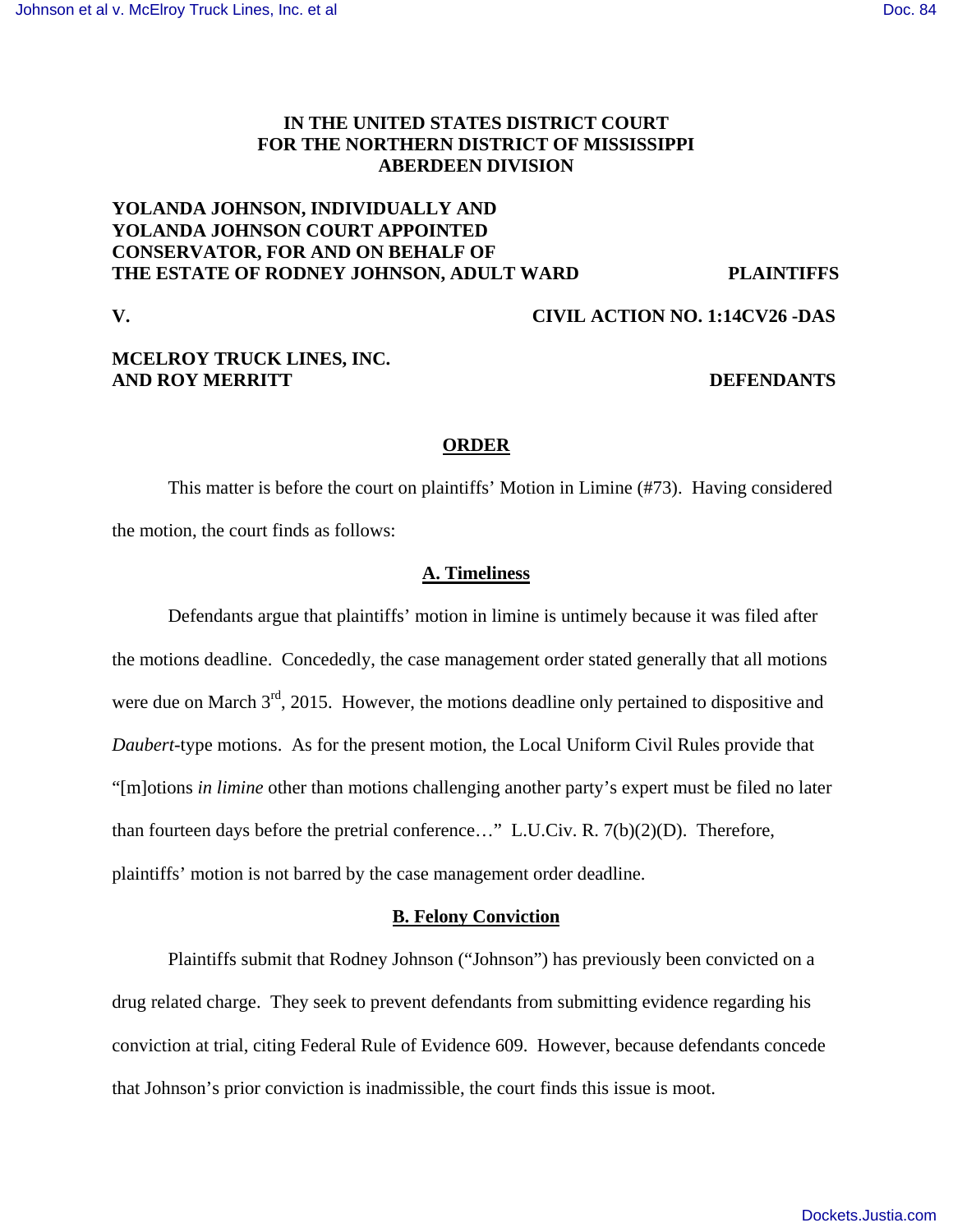#### **C. Traffic Citation**

 Following the collision, Johnson was issued two citations, one for driving while his license was suspended, and one for failing to have proof of insurance. Plaintiffs seek to prevent any party or witness from testifying about these citations, arguing that such testimony would lack probative value and would be unfairly prejudicial. Defendants object to this characterization and submit that it is highly relevant because it might show that Johnson has a history of negligent/reckless driving.

While the court is fully aware that the federal rules of evidence, rather than state rules, govern the admissibility of evidence in diversity cases, there is a Mississippi case that provides sound language to exclude evidence similar to that at issue in the present case. *Reed v. General Motors Corp.*, 773 F.2d 660, 663 (5<sup>th</sup> Cir. 1985). In *Myrick v. Holifield*, 126 So.2d 508 (1961), the court considered the absence of a driver's license and wrote: "To what end and with what probative value does the failure to acquire an operator's license have on the issue of whether the driver of the vehicle was negligent on the specific occasion in question?" *Id*. at 511. The court answered "none" because the "duty owing to an opposite party in an action of negligence must be capable of having some causal connection between it and the injury complained of." *Id*. This court agrees, and thus the court holds that the defendants shall not submit any evidence at trial pertaining to the citations at issue or the fact that the plaintiff was operating a vehicle while his license was suspended.

#### **D. Shane McLaughlin's Statement**

 Previously, Shane McLaughlin was counsel of record for plaintiffs in this case. During a deposition in which he participated, McLaughlin allegedly stated that Johnson could not remember anything about the accident. Plaintiffs argue that this statement was never made and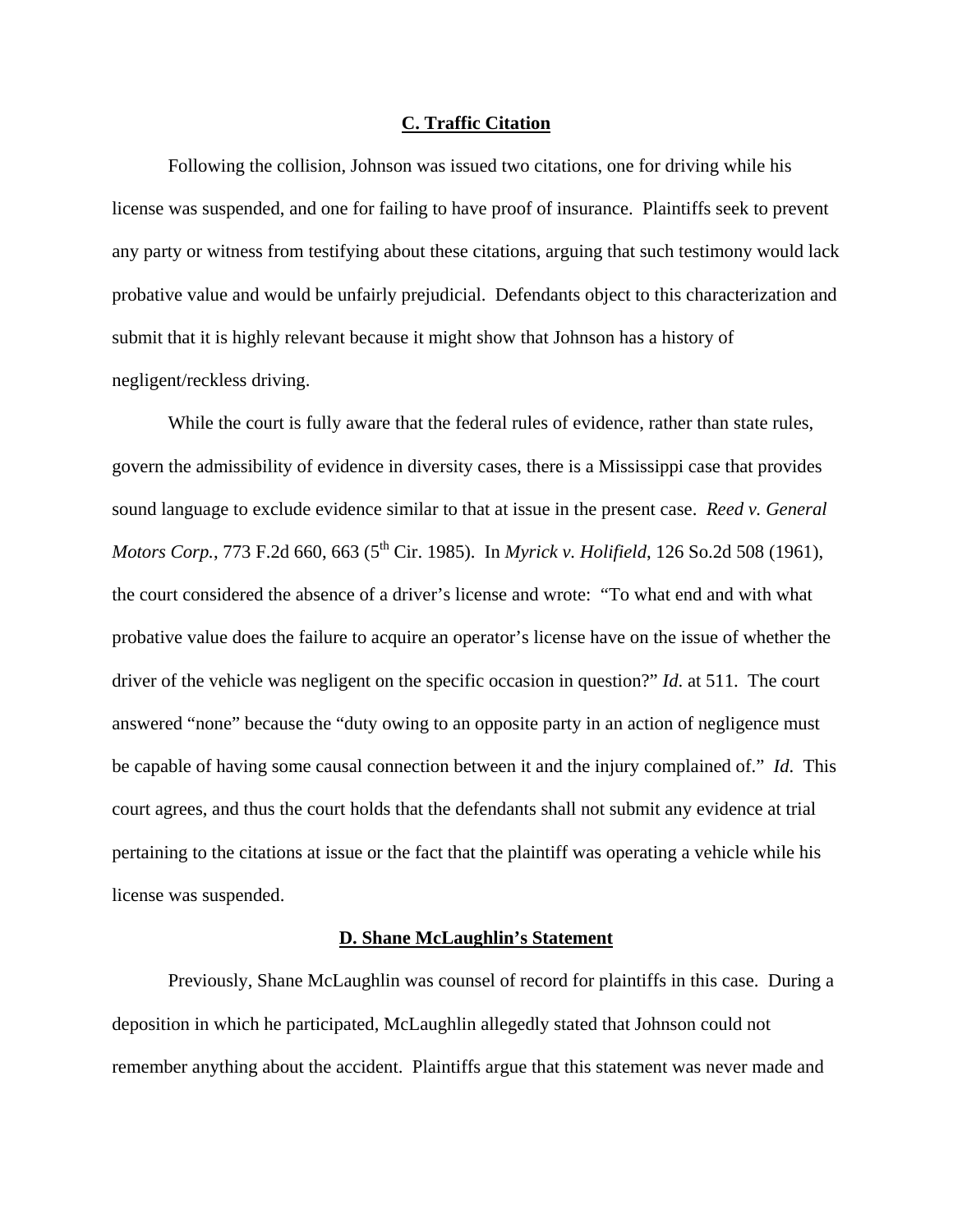have offered some evidence in support of their contention. Nevertheless, plaintiffs seek to prevent any party or witness from testifying about this statement and argue that it is inadmissible hearsay. In response, defendants argue that McLaughlin's statement falls under Federal Rule of Evidence 801(d)(2)(D) because he was acting as plaintiffs' agent at the time the statement was made, making the statement not hearsay.

Under Rule 801, an out of court statement by an opposing party's agent is not hearsay if it was made during the course and within the scope of that relationship. Fed. R. Evid.  $801(d)(2)(D)$ . Just as any other agent, an attorney may make statements that the law attributes to the principal. *Laird v. Air Carrier Engine Service, Inc.*, 263 F.2d 948, 953 (5<sup>th</sup> Cir. 1959). However, defendants have failed to establish sufficiently that McLaughlin ever made the alleged statement. The deposition transcript containing McLaughlin's statement was never submitted to the court. Instead, defendants submitted a transcript from a subsequent deposition in which, they contend, Johnson confirms McLaughlin's previous statement. However, because this testimony is obscure, the court defers the issue until trial when it will then hear argument to clarify the matter.

#### **E. Shikenwa Hawkins and Angela Hargrove**

After the collision, plaintiffs' counsel contracted with an investigator from Starkville, Mississippi to interview witnesses to the collision. Two of the witnesses interviewed, Shikenwa Hawkins and Angela Hargrove, were employees of a Sprint Mart store located very close to the scene of the accident. Both witnesses signed affidavits stating they personally observed the collision and that Johnson had the right of way. At a subsequent deposition, however, they stated that they had not actually witnessed the collision and retracted their previous statements.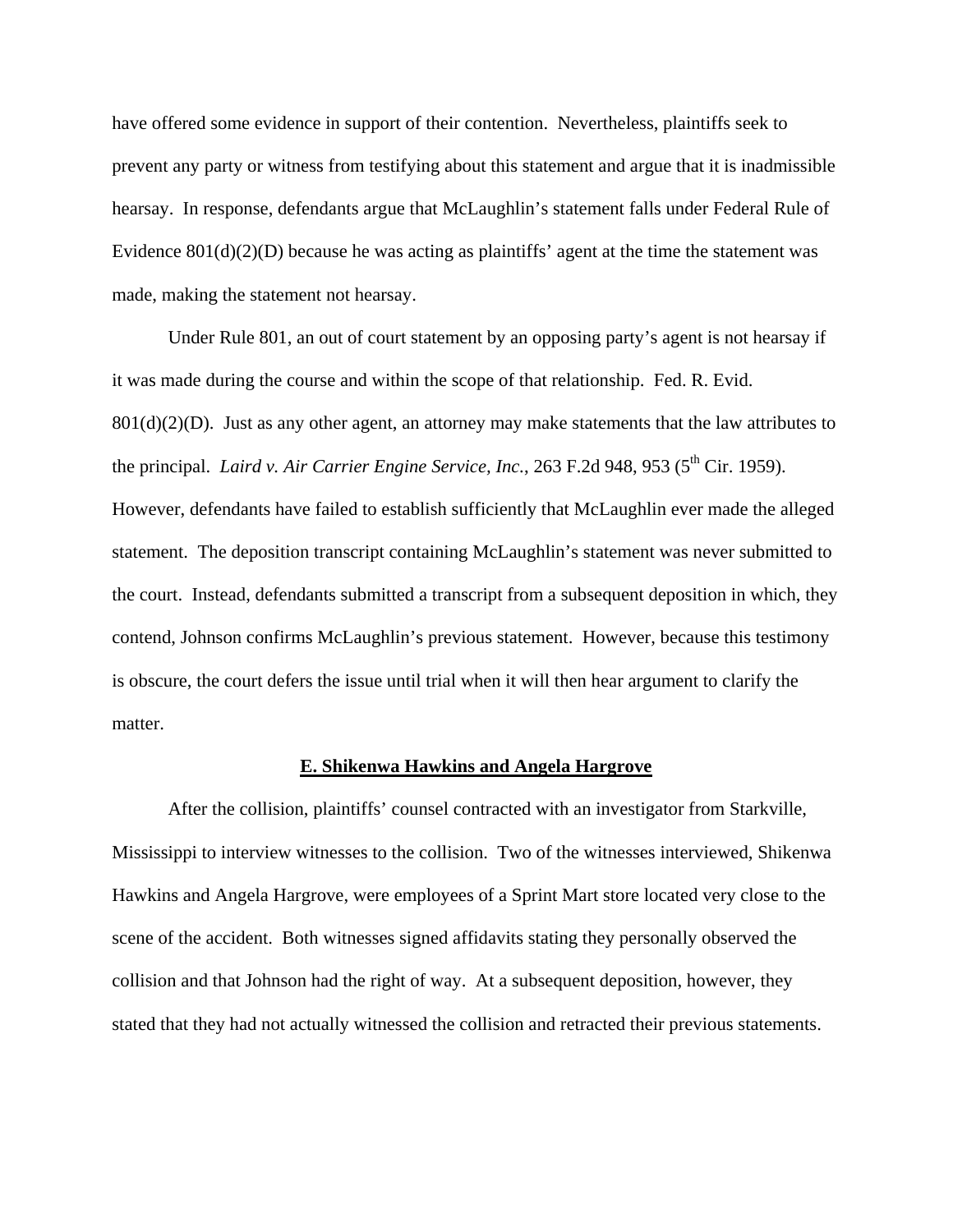One witness also alleged that the interviewer told them what to write and made promises of recompense for favorable testimony.

 Plaintiffs' motion seeks to prevent any party or witness from testifying about the circumstances described above. They argue that Hawkins' and Hargrove's past statements and testimony should be excluded because it is irrelevant to the underlying action and would be unfairly prejudicial. Defendants respond by arguing that Hawkins' and Hargrove's prior statements are highly relevant: they strike at the very heart of the plaintiffs' credibility.

 Evidence is relevant if it has any tendency to make a fact more or less probable than it would be without the evidence, and the fact is of consequence in determining the action. Fed. R. Evid. 401. This case turns on whether Johnson did, in fact, have the right of way when he entered the intersection. This fact is hotly contested by the two parties to the accident, and few, if any, non-party eyewitnesses actually observed the status of the traffic signal at the time of the collision. Therefore, Johnson's credibility plays a significant role in the outcome of this case, so this evidence is relevant.

 Notwithstanding its relevance, plaintiffs argue that this evidence should be excluded under Federal Rule of Evidence 403. Under this rule, even relevant evidence may be excluded if its probative value is substantially outweighed by a danger of unfair prejudice. Fed. R. Evid. 403. After considering the matter in light of Rule 403, the court finds the issue largely tangential to the merits of the case and finds any probative value is substantially outweighed by the danger of unfair prejudice. Accordingly, the testimony related to the affidavits and subsequent retraction of both Shikenwa Hawkins and Angela Hargrove will not be allowed.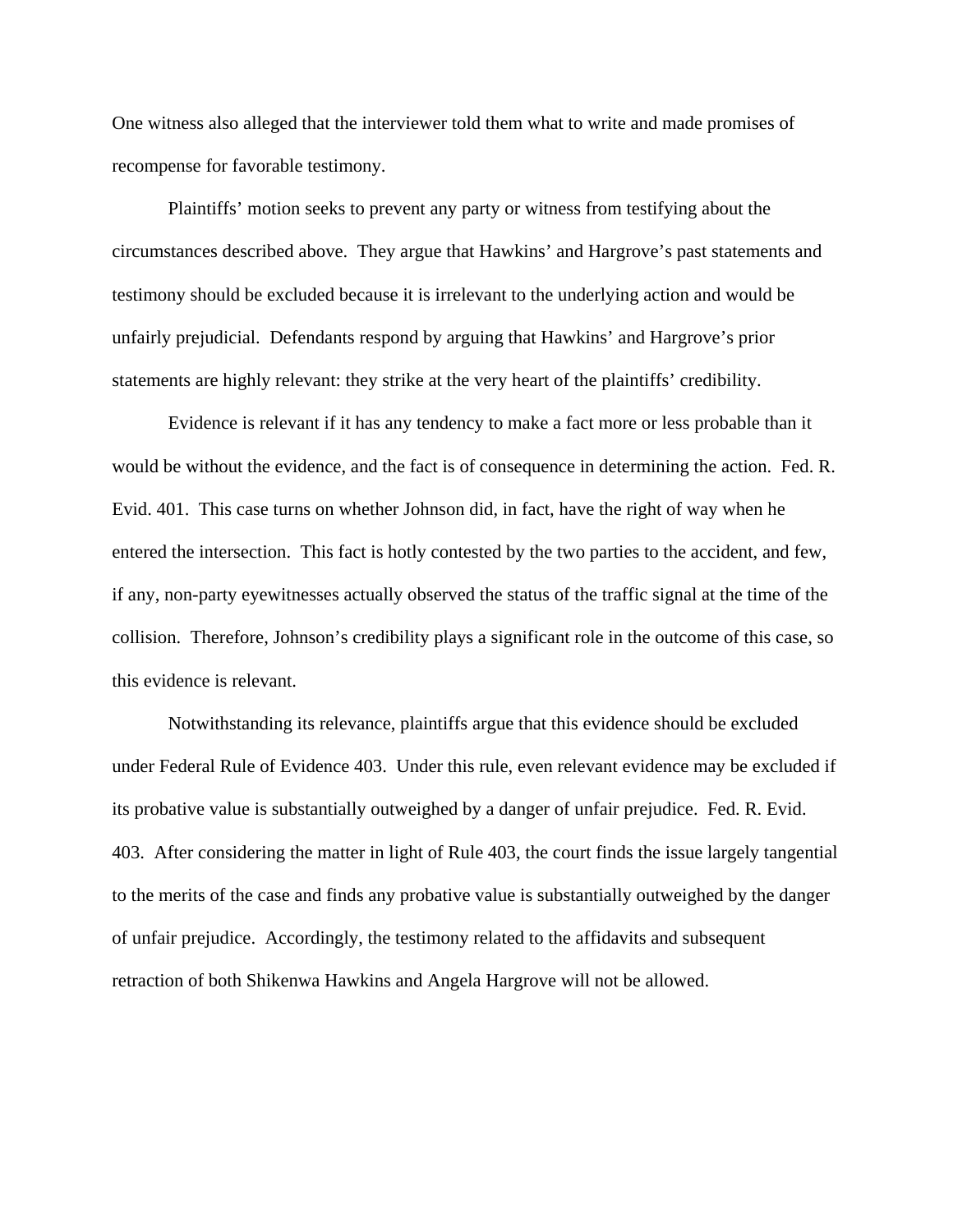#### **F. Testimony Re: Traffic Signal**

 According to plaintiffs' motion, only three witnesses allege to have personally observed the collision: Roy Merritt, Rodney Johnson, and Lee Smith. Plaintiffs seek to prevent any party or witness from testifying about the status of the traffic signal unless such person personally observed the collision. Therefore, plaintiffs argue that Joann White, Officer Lampton, and defendant's expert witness should all be precluded from testifying as to the status of the traffic signal pursuant to Rule 801. In response, defendants argue that the court should refrain from ruling on this matter until these witnesses are actually tendered, if at all, at trial. Further, defendants argue that, even if these witnesses are called to establish Roy Merritt had the right of way, their testimony would be subject to cross-examination.

 Defendants misconstrue the rules governing the admissibility of hearsay. The Federal Rules of Evidence do not provide that hearsay is admissible so long as the other party is provided an opportunity to cross-examine the declarant. Rather, out of court statements used to prove the truth of the matter asserted are inadmissible unless they fall into an exception. Fed. R. Evid. 802. Defendants concede that Joann White's testimony is not based on her own personal observation, but that of her grandson. Defendants also fail to rebut plaintiffs' contention that neither Officer Lampton nor their expert witness personally observed the collision. Testimony founded on the personal observations of others is precisely what Rule 802 prohibits, which, apparently, is all the previously mentioned witnesses are equipped to offer regarding the status of the traffic signal. Consequently, White, Lampton, and defendants' expert shall be precluded from testifying at trial about the status of the traffic signal.